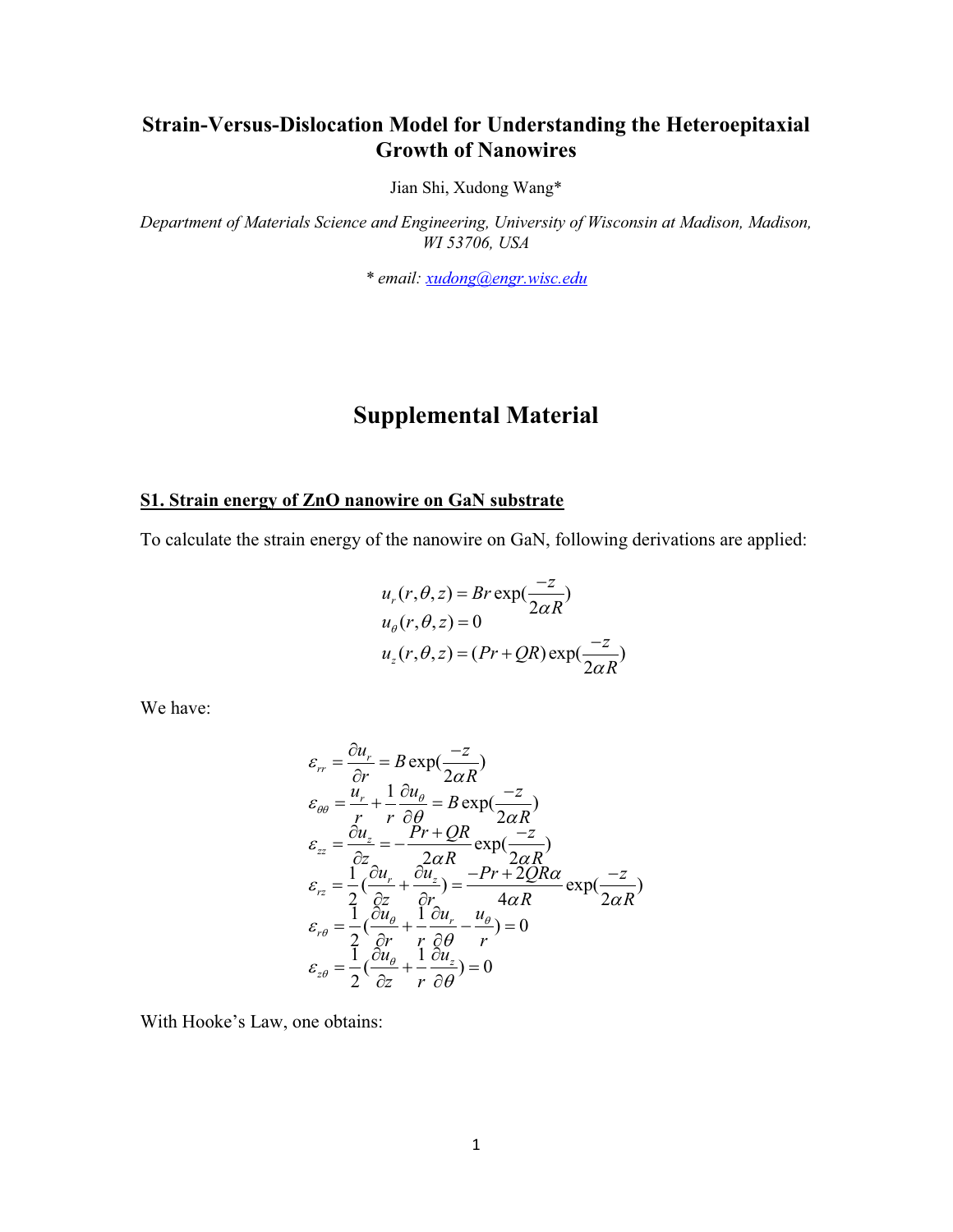$$
\begin{bmatrix} \n\sigma \n\end{bmatrix} = \n\begin{bmatrix} C_{11} & C_{12} & C_{13} & 0 & 0 & 0 \\ \nC_{12} & C_{11} & C_{13} & 0 & 0 & 0 \\ \nC_{13} & C_{13} & C_{33} & 0 & 0 & 0 \\ \n0 & 0 & 0 & C_{44} & 0 & 0 \\ \n0 & 0 & 0 & 0 & C_{44} & 0 \\ \n0 & 0 & 0 & 0 & 0 & C_{66} \n\end{bmatrix} \n\begin{bmatrix} \varepsilon_{rr} \\ \varepsilon_{\theta\theta} \\ \varepsilon_{zz} \\ \varepsilon_{zz} \\ \varepsilon_{zx} \\ \varepsilon_{\varepsilon_{\theta}} \\ \varepsilon_{\varepsilon_{\theta}} \\ \varepsilon_{\varepsilon_{\theta}} \\ \varepsilon_{\varepsilon_{\theta}} \\ \varepsilon_{\varepsilon_{\theta}} \end{bmatrix}
$$

Then we get the strain energy density:

$$
e(r, \theta, z) = \frac{1}{2} \sigma_{ij} \varepsilon_{ij} = \left[ \frac{1}{2} C_{11} B^2 + \frac{3}{2} C_{12} B^2 + \frac{C_{33} Q^2}{8 \alpha^2} - \frac{C_{13} B Q}{\alpha} + \frac{1}{2} C_{44} P^2 + \left( \frac{C_{33} P^2}{8 \alpha^2 R^2} + \frac{C_{44} B^2}{8 \alpha^2 R^2} \right) r^2 + \left( \frac{C_{33} P Q}{8 \alpha^2 R} - \frac{C_{13} B P}{\alpha R} - \frac{C_{44} B P}{2 \alpha R} \right) r \right] \exp\left(\frac{-z}{\alpha R}\right)
$$

Integrate the strain energy density in the cylindrical nanowire, we have:

$$
E_C = \int_{0}^{H} \int_{0}^{2\pi} \int_{0}^{R} e(r, \theta, z) r dr d\theta dz = \frac{\pi R^3}{96\alpha} [(48C_{11}B^2 + 144C_{12}B^2 + 48C_{44}P^2)\alpha^2 + (-96C_{13}BQ - 64C_{13}BP - 32C_{44}BP)\alpha + 12C_{33}Q^2 + 8C_{33}PQ + 6C_{33}P^2 + 6C_{44}B^2][1 - \exp(\frac{-H}{\alpha R})]
$$

Assume the substrate is rigid along the radial direction, we have:

$$
E_C = \frac{\pi R^3}{96\alpha} [(48C_{11}f^2 + 144C_{12}f^2 + 48C_{44}P^2)\alpha^2 - (96C_{13}fQ + 64C_{13}fP + 32C_{44}fP)\alpha + 12C_{33}Q^2
$$
  
+8C<sub>33</sub>PQ + 6C<sub>33</sub>P<sup>2</sup> + 6C<sub>44</sub>f<sup>2</sup>][1 - exp( $\frac{-H}{\alpha R}$ )]

To minimize *E*, the 'fminsearch' function in MatLab was applied with three variables. Then we have the strain energy of the ZnO nanowire grown on GaN:

$$
{E_C}^*\!\!=\!\!E_{min}
$$

For instance, for a ZnO nanowire with radius 25 nm and length 5 nm,  $E_{\rm C}^{*}$  was calculated to be 5.5  $\times$  10<sup>-16</sup> *J*, where *α, P* and Q were determined to be 0.2737, 0.0117 and 0.0071, respectively.

#### **S2. Shear modulus of ZnO nanowire**

Shear modulus *G* is obtained by following expression:

$$
B = \frac{(C_{11} + C_{12})C_{33} - 2C_{13}^2}{C_{11} + C_{12} + 2C_{33} - 4C_{13}}; E = 3B(1 - 2\nu); \nu = \frac{C_{13}}{C_{11} + C_{12}}; G = \frac{E}{2(1 + \nu)}
$$

## **S3. Strain Energy of ZnO nanowire on sapphire substrates**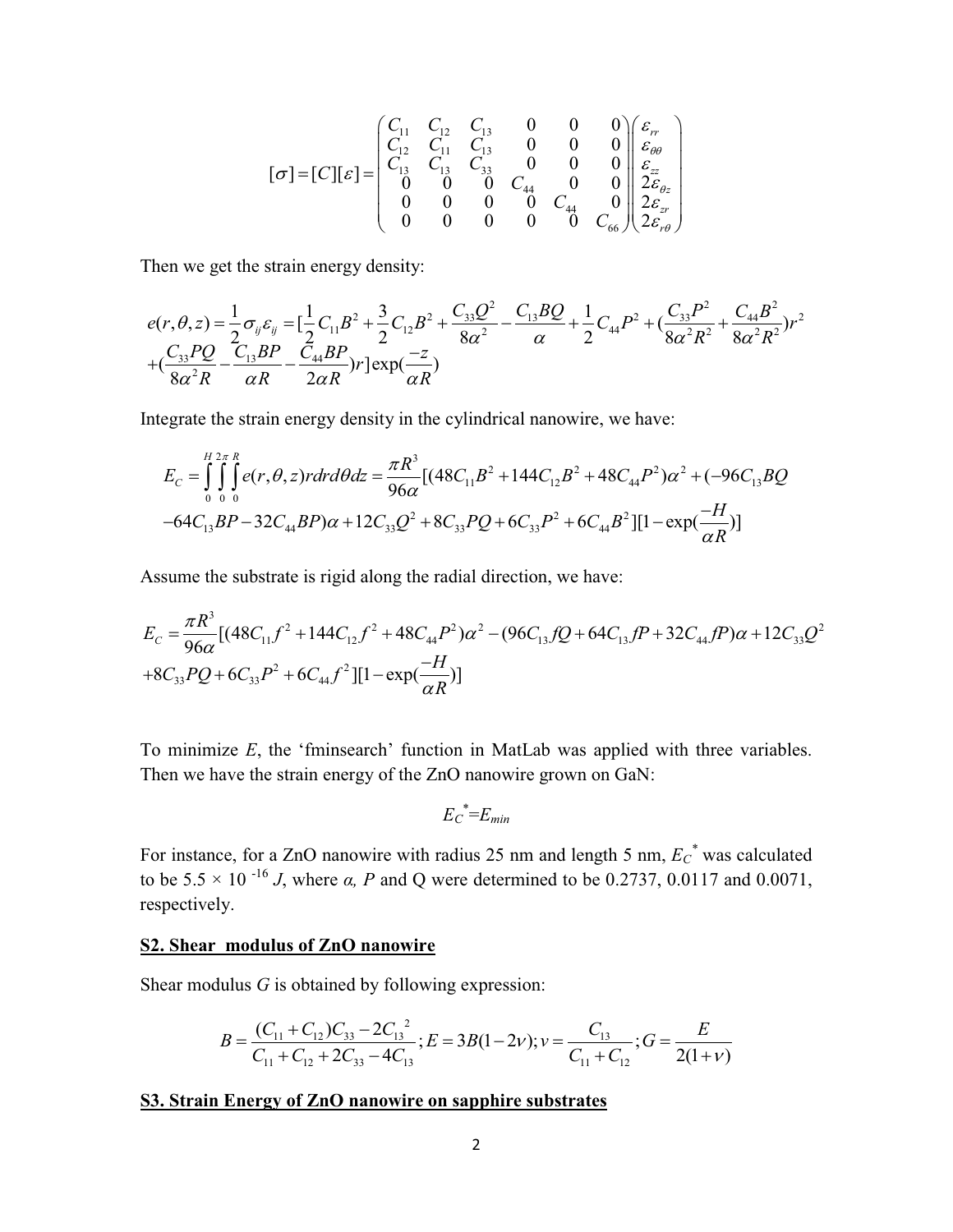Cartesian coordinate is applied in this calculation considering a tetragonal wire is assumed. The following displacement fields are assumed:

$$
u_x(x, y, z) = A
$$
  
\n
$$
u_y(x, y, z) = By \exp(\frac{-z}{2\alpha T})
$$
  
\n
$$
u_z(x, y, z) = (Py + QT) \exp(\frac{-z}{2\alpha T})
$$

By applying the same method we use for nanowire on GaN, we get the expression of non-minimized strain energy:

$$
E_C = \frac{2T^3}{12\alpha} (12C_{11}f^2\alpha^2 - 12C_{13}fQ\alpha + 3C_{33}Q^2 + 12C_{44}P^2\alpha^2 + 4C_{33}P^2 + 4C_{44}f^2 + 6C_{33}PQ - 12C_{13}fP\alpha - 12C_{44}fP\alpha)[1 - \exp(\frac{-H}{\alpha T})]
$$

In the calculation of the strain energy, we only considered the 20% lattice mismatch between  $(11\overline{2}0)_{\text{ZnO}}$  and  $(0001)_{\text{Al2O3}}$ . The strain from lattice mismatch between  $(1\overline{1}00)_{\text{ZnO}}$ and  $(1100)$ <sub>Al2O3</sub> was simply ignored due to the likelihood of insignificant strains. This simplification also generated a conservative result of the strain energy, which has been shown to be high enough to be overcome by any possible energy of dislocated systems.

Here, 2T is defined as 40 nm. If the length of the NW is 5 nm,  $E_{\rm C}^{*}$  was calculated to be 2.2  $\times$  10<sup>-14</sup> *J*, where  $\alpha$ , *P* and Q were determined to be 0.9236, 0.0726 and 0.0970, respectively.

#### **S4. Strain energy of ZnO nanofin on GaN and Sapphire**

Since we considered both ZnO nanofin on GaN along GaN  $[1\overline{1}00]$  direction and ZnO nanofin on sapphire along sapphire  $[1\bar{1}00]$  direction are strain free, the same derivation process was used. The displacements fields were assumed as followings:

$$
u_x(x, y, z) = A
$$
  
\n
$$
u_y(x, y, z) = By \exp(\frac{-z}{2\alpha T})
$$
  
\n
$$
u_z(x, y, z) = (Py + QT) \exp(\frac{-z}{2\alpha T})
$$

Similar process as the ZnO nanowire on sapphire, we have:

$$
E_C = \frac{WT^2}{12\alpha} (12C_{11}f^2\alpha^2 - 12C_{13}fQ\alpha + 3C_{33}Q^2 + 12C_{44}P^2\alpha^2 + 4C_{33}P^2 + 4C_{44}f^2 + 6C_{33}PQ - 12C_{13}fP\alpha - 12C_{44}fP\alpha)[1 - \exp(\frac{-H}{\alpha T})]
$$